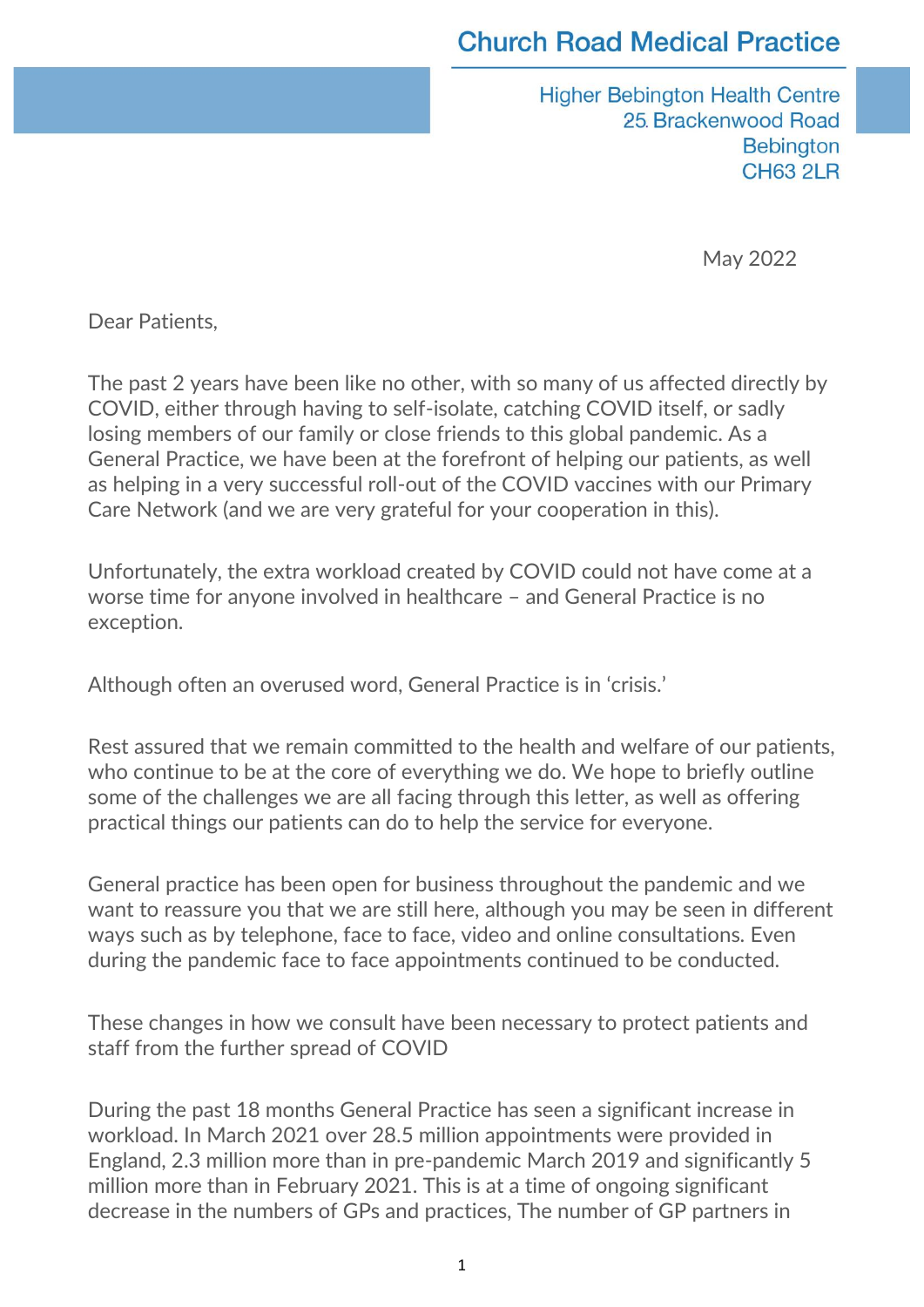England has fallen by 22% since 2015 and 98 practices closed in England last year.

As we mentioned above, while trying to cope with this increase in demand and limited resources, general practice has been the core of the highly successful COVID Vaccination Programme – delivering the majority of doses of which we are incredibly proud. Since September 2020, our GPs, Nurses and other clinical staff have been vaccinating patients at the Birkenhead Medical Building, in nursing & care homes and in patients' own homes, often working in the evenings and at weekends.

And just like you, many of us have been affected by COVID. We have lost family and friends and have had children isolating at home while we were trying to work.

However, our commitment to serving our patients has never changed.

This increase in workload has meant that you may for example wait longer in the queue on the phone or for a response from your GP, as well as taking its toll on our tired workforce.

We are just as frustrated as many of you are about this seeming change in service – this is not where we want to be – but we simply do not have the resources or funding to match the levels of expectation that some of our patients have. Regrettably, this has led to a rise in negative, and sadly abusive, behaviour toward our staff. Not only is this distressing to all our staff, but it also means that more often than not we have to divert resources to dealing with this rather than focussing on healthcare. We know most of you do not need reminding that we have a zero-tolerance policy on abuse towards our staff. Please remember that we are all human and rely on the respect and understanding of all of our patients.

Thank you for your continued support and we understand that at times it can be frustrating, but please bear with us as we are doing all that we can to work through this. Your health is of the highest importance to us and we are working to ensure you are seen as quickly as possible.

So, what are we asking you, our patients, to do?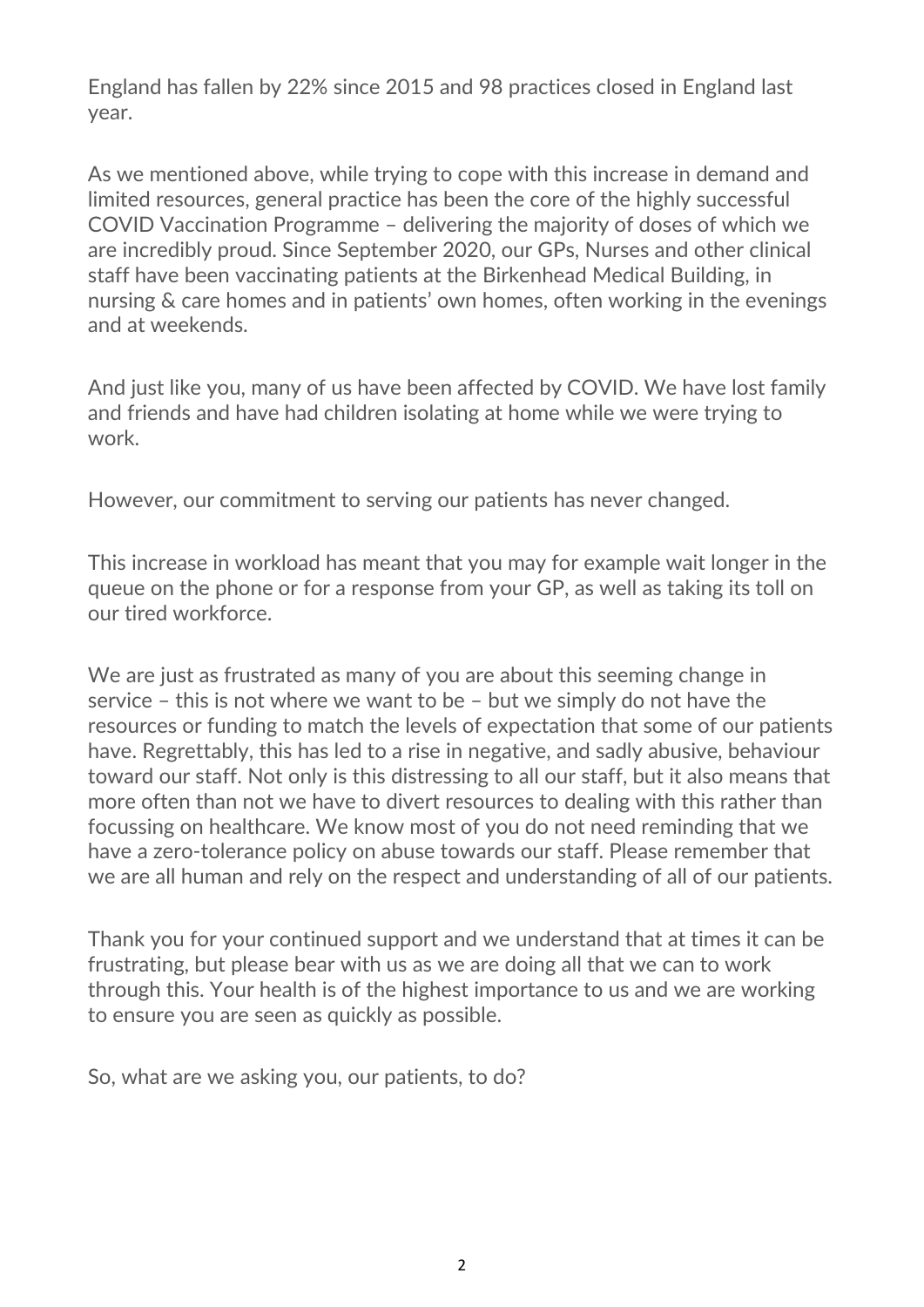#### **Be Reassured**

We are here. We are working in different ways than before the pandemic and with a wider workforce of healthcare professionals, which includes, pharmacies, social prescribers, minor injuries centres. If you have symptoms you are worried about, please do contact us.

## **Be Respectful and Kind**

Please respect that GPs, nurses and practice staff are working harder than ever to provide healthcare. We have a zero-tolerance policy to abuse from patients.

## **Be Self-Sufficient**

If you or your children have a minor rash, signs of a cold, or other minor symptoms try home remedies, look for advice from **[www.nhs.uk,](http://www.nhs.uk/)** or ask for help from a pharmacist. Only seek an appointment if you have serious symptoms or are advised to do so by a pharmacist.

### **Be Prepared**

Keep simple remedies including paracetamol or ibuprofen at home. Order your repeat medications well in advance. Think about signing up to the NHS App or other Apps provided through your practice.

# **Be Thoughtful**

Practices are receiving a massive increase in complaints. Each complaint takes staff away from patient care. Before complaining, think whether it is appropriate – is it due to an error or mistake which practices should know about to change or improve their services? Or is it relating to the significant reduction in the current capacity to provide services by practices or hospitals and therefore no change is possible?

# **Be Covid Aware**

If you develop COVID like symptoms, please do not attend the GP surgery in person. Please arrange a COVID test and if you are unwell and need to speak to a GP then have a telephone consultation initially. Be aware of current guidance. Look at **[www.nhs.uk/conditions/coronavirus-covid-19.](http://www.nhs.uk/conditions/coronavirus-covid-19)** And please always wear a mask in any NHS setting.